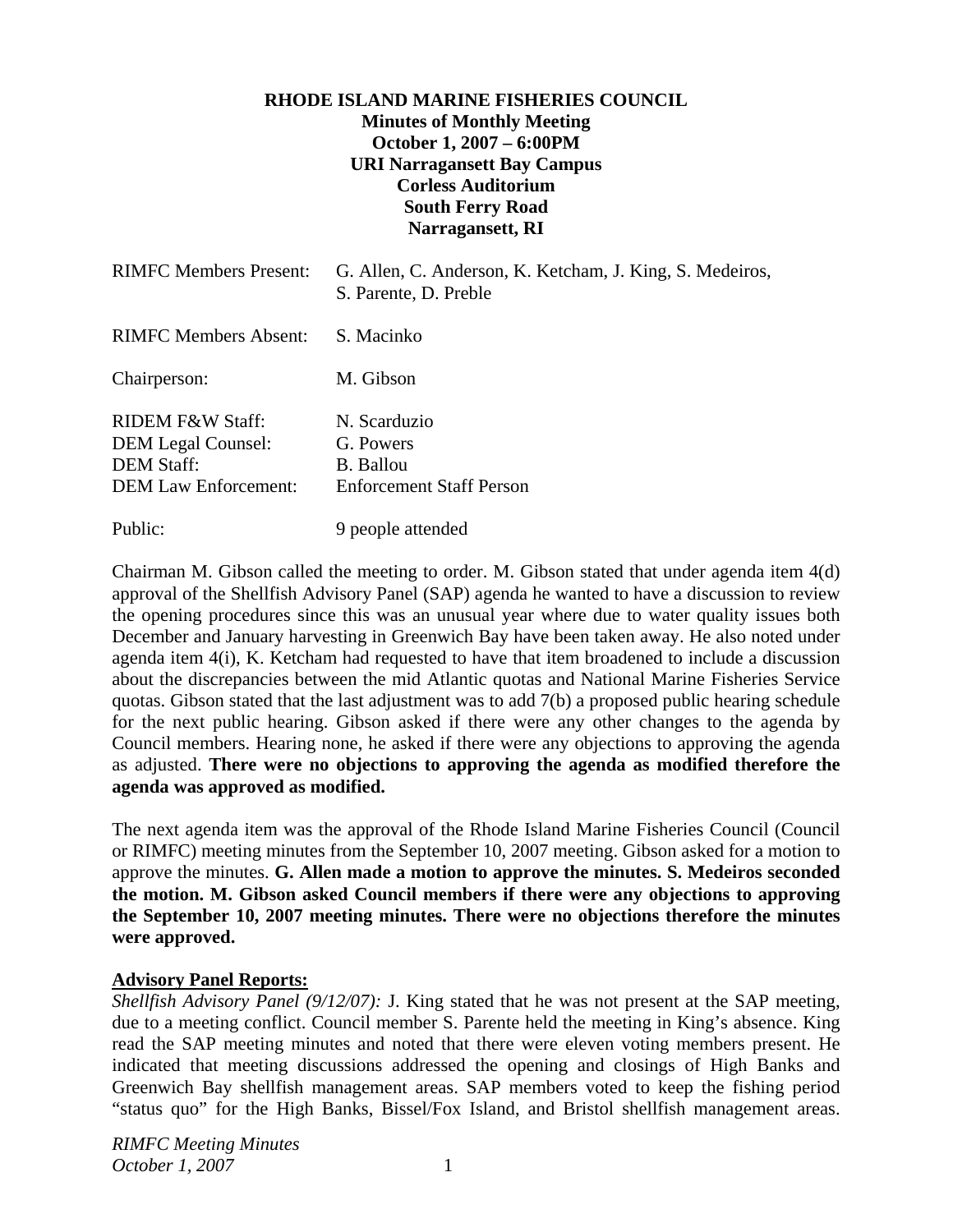There was some discussion about modifications to the Greenwich Bay management area. King reported that the SAP voted to continue the discussion to another meeting so M. McGiveney and G. Schey could develop a written proposal for a February Greenwich Bay management area opening to be presented to the next SAP meeting in October.

M. Gibson asked if there were any questions for J. King. Gibson also indicated that there was a draft agenda from the SAP included in Council member packets to continue Greenwich Bay discussions. There were no questions for J. King.

## **New Business:**

*Update on meetings regarding comprehensive aquaculture plan (9/13/07)*: M. Gibson stated that D. Alves was not in attendance so there would be no report from CRMC. Gibson reported that he knew that these meeting had continued. He indicated that Alves may have corresponded to Council members on the latest progress of the working group but that he had not received any updates yet.

*Comprehensive RI fisheries legislation:* M Gibson explained that Council members had a list in their packets of marine fisheries legislative proposals put together by B. Ballou. Council members were charged with bringing forward any other issues to add to the list

B. Ballou stated that this was the second step in a multiple step process. He indicated that he would start developing each item further and report to the Council next month. Ballou stated that he did not receive any other input from the last meeting but there was still time to contact him if there were any other proposals.

D. Preble stated that he had a few proposals come to him in the last few days but he had not thoroughly reviewed them yet. Preble indicated that he would get them to Ballou.

B. Ballou stated that this month would be the critical month to start to get things going and by November, he would need to have something in satisfactory shape to go to the Governor's office. Ballou stated that he would need proposals within the next week or two.

G. Allen asked if Ballou would have rough language in place by the next Council meeting. B. Ballou stated the best he could hope for would be a draft or rough version of what the proposals might look like. He indicated that it would be an evolving process.

G. Allen asked Ballou to let Council members know when these issues go before the general assembly or even at committee levels so they can be part of the process. Ballou stated he would keep the Council informed of committee agendas and so forth so Council members could participate in hearings.

M. Gibson reminded Council members to get any proposal to him as soon as possible, and for any audience member to submit a proposal to a Council member as soon as possible.

K. Ketcham commented on the observer program, stating that the federal observers were not very good about contacting captains ahead of time. Many just show up on the dock and expect to go out, but it might not be convenient to take them out at that time. He stated that technically they are required to call ahead of time to make an appointment. Ketcham wanted to have the same requirement for state regulations.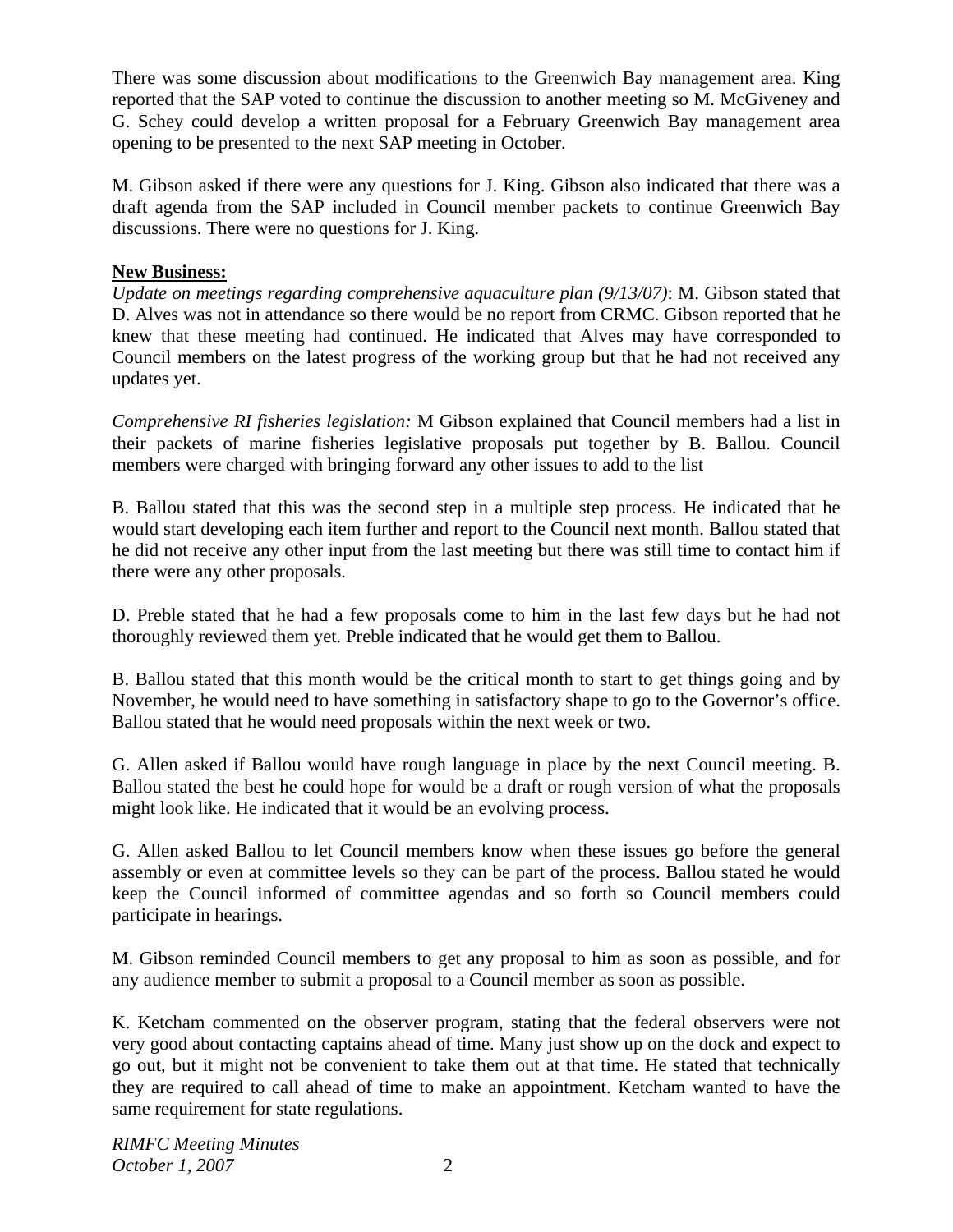A member from the audience commented on the observer program, he stated that anyone involved in a category 1 fishery like dragging or gillnetting is required whether federally permitted or not to bring out National Marine Fisheries Service staff.

M. Gibson asked if there were any other comments for B. Ballou related to the fisheries legislation. There were no other comments.

*Information for Public Hearing items:* N. Scarduzio explained that each Council member had been handed a copy of the licensing 2008 regulatory proposals, which had been compiled by J. McNamee. She stated that this information was an accumulation of information that they have already received at different times including the sector management plans. This document contained the information that would be presented at the October public hearing. Scarduzio stated that this public hearing would be held on October 24, 2007.

*Approval of SAP Agenda:* M. Gibson stated that the SAP had requested agenda approval for further discussion on the Greenwich Bay issue. Gibson explained that there was a water quality issue, which has wiped out shellfishing for December and January in Greenwich Bay. The SAP is trying to configure how to use the remainder of the fishing opportunities for that area during the winter openings. Gibson indicated that there was a draft agenda for the SAP to continue discussion on this issue.

J. King stated that the meeting was scheduled for October 22, 2007 at 4:30 at Fort Wetherill.

M. Gibson stated that DEM would have to get together to determine if the Director has the authority to make changes in February as proposed by industry. Gibson asked if there were any objections to approving the SAP agenda. There were no objections therefore the agenda was approved.

*Approval of IAC Agenda:* M. Gibson indicated that this was a follow up from the last Council meeting. D. Preble was asked to compile all the gillnet items to be brought before the IAC. Gibson asked if there were any other items to add to the agenda or to be removed from the agenda.

D. Preble stated that there were two other items to be added to the agenda; the first was to add a discussion for a control date for the fluke fishery, and the second item for discussion would be the revisions of cost for gillnet attachment. He stated that he also just received an additional item, which involves requirements in gillnet material.

M. Gibson suggested that the Council and staff continue to work on this agenda to see what else comes in for discussion items and then have an improved version submitted for Council approval in November.

K. Ketcham stated that he did not have a problem with waiting for a finalized agenda but he requested that if there was an IAC meeting scheduled in November that it is held either in early or mid November.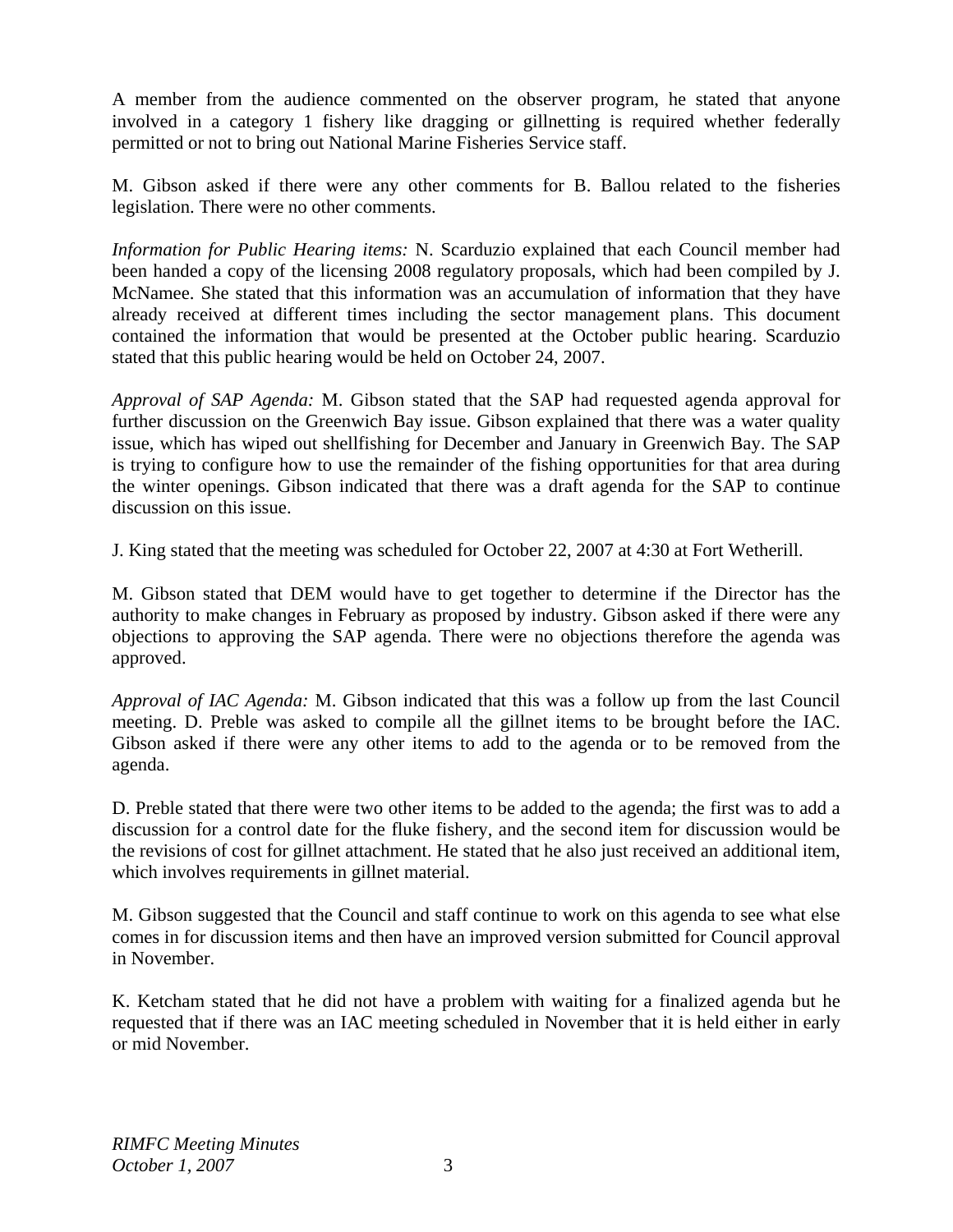G. Allen requested that at the next Council meeting someone explain each of the items on the IAC meeting agenda. He did not know what some of the items pertained to and thought it should be explained to all Council members.

*Approval of Summer Flounder Advisory Panel Agenda:* M. Gibson explained that it has been a difficult summer for sectors of the fishery particularly the state waters small vessel fleet because of the early closures of summer flounder, and the early federal closure of scup. Given what he had heard about the quotas for 2008 it looks like it will be an even more challenging year. Gibson indicated that it was important that these discussions start now.

D. Preble stated that people should bring written proposals to the meeting. He indicated that he did not think there would be any fundamental changes from last year. Preble stated that we would be cranking things down to meet the mortality objectives that we have been handed.

K. Ketcham asked how the Division felt about the Friday/Saturday closures, if they noticed if that helped or not. He stated that he thought it helped to lengthen out the limited amount of fish that the state had to work with.

M. Gibson stated that the Division has not done any real evaluation of what it has done. He stated he had received a number of complaints from people who like to fish on weekends and could not fish. Gibson also stated that Enforcement did not like the weekend closures from the beginning. M. Gibson indicated to Ketcham that he would try to look into that matter, to look at the relative performance relative to last year.

M. Gibson stated that the Summer Flounder AP agenda is approved for an October 23, 2007 meeting.

*Approval of Scup/Black Sea Bass Advisory Panel:* K. Ketcham indicated that the AP meeting scheduled for October 16, 2007 was a good date for him. M. Gibson explained that the same process applies here where we are developing management plans for 2008. Gibson stated that he hoped that the sea bass quota could be fully utilized for the state particularly in light of the early summer flounder closures. He stated that scup is a high value species and suggested that we need to figure out a way to make more efficient use of it. Gibson indicated that we do not seem to be maximizing the revenues that we could out of this species. There was some discussion about both fisheries and the need for some creative thinking in terms of managing these fisheries. Gibson indicated that the agenda was approved.

*Approval of applicant for the shellfish advisory panel:* N. Scarduzio explained that there was an applicant interested in filling a primary position on the SAP. The candidate had gone through the DEM Enforcement screening process and had been cleared for approval. His application was included in Council packets for review. M. Gibson asked Council members if there were any concerns about the applicant. Gibson asked if there were any objections to adding the individual to the SAP. Hearing no objections, the candidate was appointed to the SAP.

*Federal scup fisheries closure:* M. Gibson stated he had a request from industry for correspondence from the Council to the Regional Administrator. Industry would like some kind of statement about the issues that came up this summer like dueling quotas, and the federal quotas being set below Mid Atlantic Council levels, to be brought up to the Regional Administrator. He stated that our state waters remained open to scup fishing despite the federal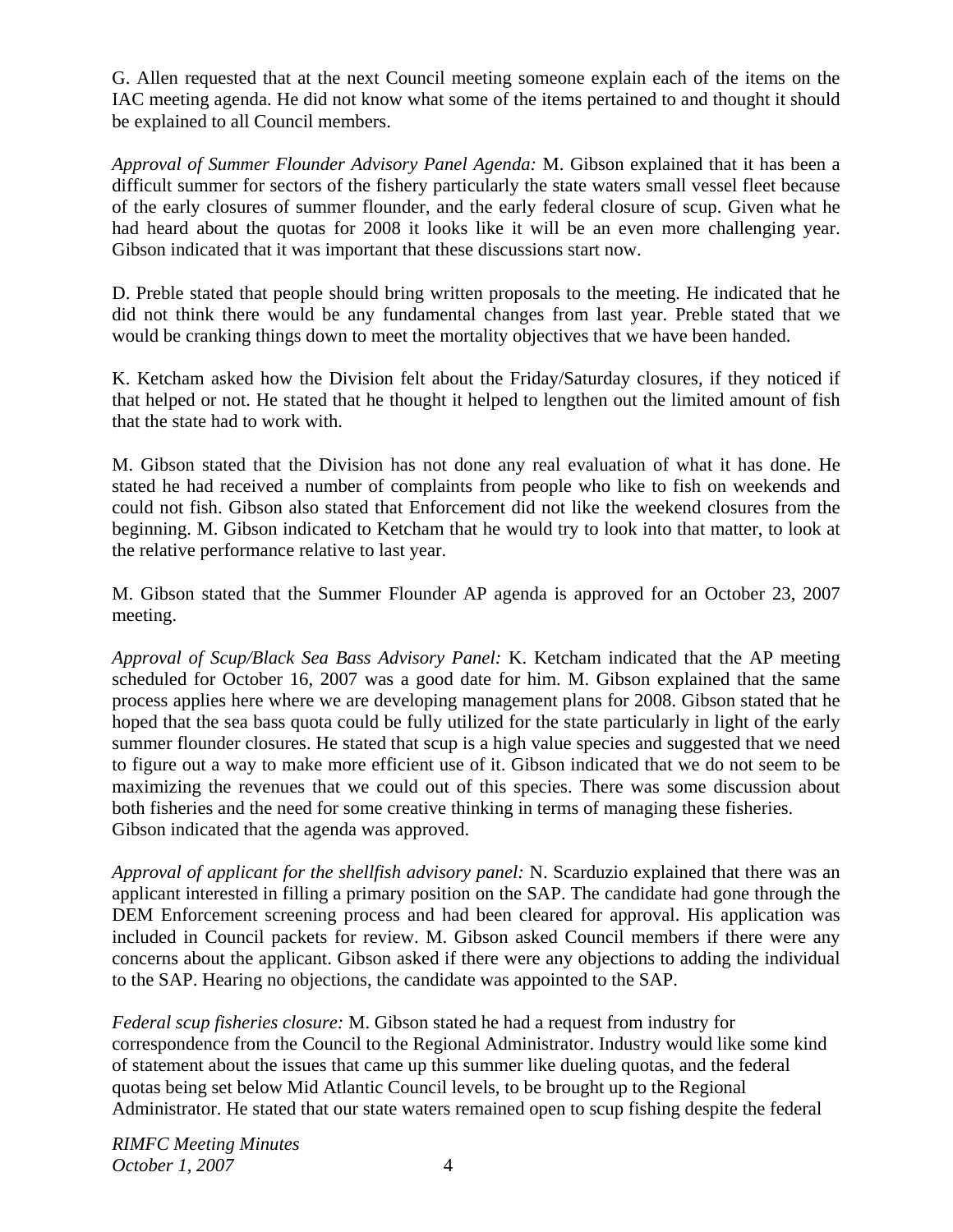closure, which caused a problem for federally permitted fishermen who were closed out of the scup fishery. Gibson reiterated what K. Ketcham stated earlier that now we do not have the power to catch our state quota, and there will be fish that are not caught. He stated that if there was consensus with the Council for a letter to be written then all he would need were some general topics that the Council would like him to address.

There was discussion by the Council about what topics the letter should address. Gibson stated that he and Division staff would put a letter together then run it by D. Preble and K. Ketcham for input. M. Gibson asked Council members if there were any objections in moving forward in this manner. There were no objections.

## **Old Business**

*Update on Groundfish Advisory Panel:* N. Scarduzio stated that at the last Council meeting the Council requested that a scallop/dredge fishery category be added to the panel. She indicated that the category had been added. She also stated that the two individuals who did not clearly identify which slot they were interested in had been contacted and assigned slots. Scarduzio indicated that the next step would be to send out solicitation letters for the newly created category and solicit for any unfilled slots.

M. Gibson asked if there were any questions from the Council. He then asked for comments from the audience.

T. Mulvey inquired about the members who had been selected for the gillnet slot on the Groundfish AP. He wanted to make sure that no one selected had any violations.

M. Gibson stated that the Council had adopted procedures to screen out individuals with violations.

G. Duckworth wanted to know if fishermen that had been implicated in the ongoing case involving the Coast Guard if they were later cleared of charges would they be able to apply for a seat on the panel.

M. Gibson indicated that if violations were overturned or expunged then the Council might revisit those candidates for possible advisory panel appointments.

M. Gibson asked if there were any other comments. There were no other comments.

# **FYI**

*Letter sent by Division of Fish & Wildlife to NOAA regarding the Whale Plan:* M. Gibson stated that he had corresponded on behalf of the Department to NOAA regarding comments on the Atlantic Large Whale Take Reduction Plan (ALWTRP). He explained that the letter covered items that the Department was supportive of and items that the Department was concerned about relative to the affects on RI fisheries.

M. Gibson also wanted the Council to be aware that recent gillnet marking requirements that the Division took public comments on and the Council gave recommendations to the Director could be in conflict with the specifications of the ALWTRP. He indicated that NOAA had concerns about the amount of gear that was being deployed as it relates to whale entanglements. Gibson stated that he had recommended to the Director to hold off on implementing any new gillnet